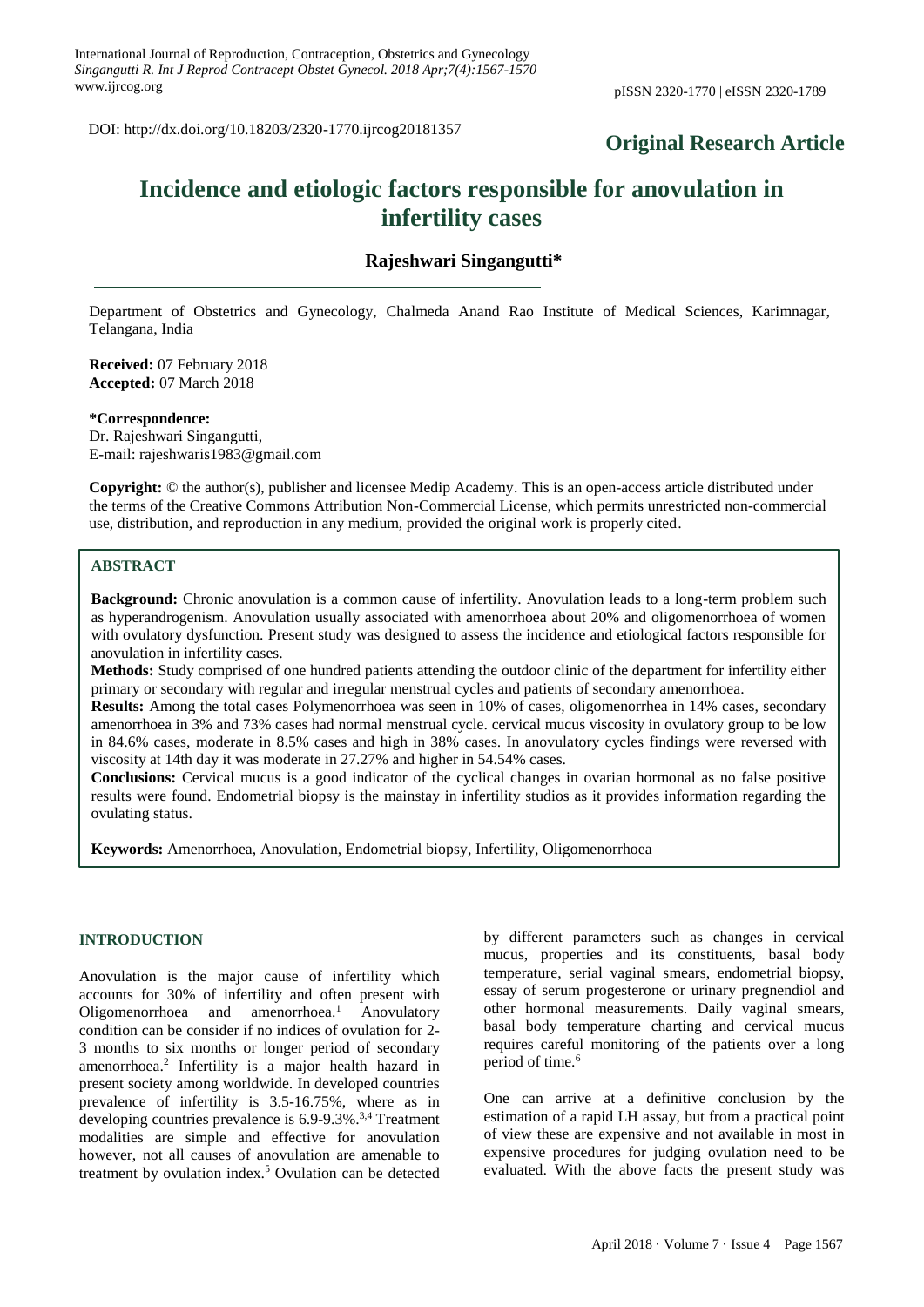undertaken to assess the incidence and etiological factors responsible for anovulation in infertility cases.

### **METHODS**

The present study was carried out in the Department of Obstetrics and Gynaecology in association with Department of Pathology, Chalmeda Anand Rao Institute of Medical Sciences, Karimnagar over a period April 2016 to September 2017 for the assessment of anovulation in female infertility. The study comprised of one hundred patients attending the outdoor clinic of the department for infertility either primary or secondary with regular and irregular menstrual cycles and patients of secondary amenorrhoea.

A written informed consent was obtained from the patients. A detailed history of patients by general, systemic and local examination was taken. A complete haemogram, hormonal assay was conducted, and endometrial biopsy was collected for histopathological examination.

Samples of cervical mucus were collected during selection period of menstrual cycle i.e. in post ovulatory period to see the ferning is appearing or not appearing. Cervical mucus was studied for to assess the viscosity, spinbility, fern test.

Hormonal assay for LH, FSH, Serum prolactin and thyroid hormones was performed to detect the disorders which may leads to anovulation and infertility.

### **RESULTS**

A total one hundred infertility and secondary amenorrhoea patients were considered to assess the incidence of anovulation in infertility women and etiological factors responsible for anovulation. Majority (76%) number of cases in this study complained primary infertility and 18% cases complained secondary sterility (Table 1).

### **Table 1: Distribution of cases according to chief complaints.**

| <b>Chief complaints</b> | No. of cases Percentage |    |
|-------------------------|-------------------------|----|
| Primary infertility     | 76                      | 76 |
| Secondary sterility     | 18                      | 18 |
| Secondary amenorrhoea   |                         |    |

Maximum number of cases belongs to 21-25 years age group. Based on economic status, 64% were belongs to middle income zone and rest were in low economy group. Among the patients 54% were residing in urban areas and 46% in rural areas.

Among the total cases Polymenorrhoea was seen in 10% of cases, oligomenorrhea in 14% cases, secondary amenorrhoea in 3% and 73% cases had normal menstrual cycle. In the present study, 78% of cases were suffered with sterility for 1-5 years and 3% cases with suffered with 16-20 years duration.



**Figure 1: Distribution of cases according to their age.**

Among 73 cases having normal menstrual cycle, 52 (71.2%) suffered from primary infertility while remaining 21 (28.8%) suffered from secondary infertility. All the polymenorrhoea cases complained primary infertility (Table 2).

### **Table 2: Distribution of cases according to menstrual pattern and sterility.**

| <b>Menstrual pattern</b>         | <b>Primary</b><br>sterility |               | <b>Secondary</b><br>sterility |               |  |
|----------------------------------|-----------------------------|---------------|-------------------------------|---------------|--|
|                                  | No.                         | $\frac{0}{0}$ | No.                           | $\frac{0}{0}$ |  |
| Polymenorrhoea ( $n = 10$ )      | 10                          | 100           |                               |               |  |
| Normal $(n = 73)$                | 52                          | 71.2          | 2.1                           | 28.8          |  |
| Oligomenorrhea (n = 14)          | 10                          | 71.5          | $\overline{A}$                | 28.5          |  |
| Secondary amenorrhoea<br>$(n=3)$ | $\mathcal{D}$               | 75            |                               | 25            |  |



### **Figure 2: Distribution of cases according to premenstrual dysmenorrhoea.**

Hypoplastic uterus was found in 3% cases of polymenorrhoea, 13.6% in normal menstrual cases, 35.8% cases in oligomenorrhoea and 33.3% in secondary amenorrhoea. Both ovaries were palpable in 2.7% normal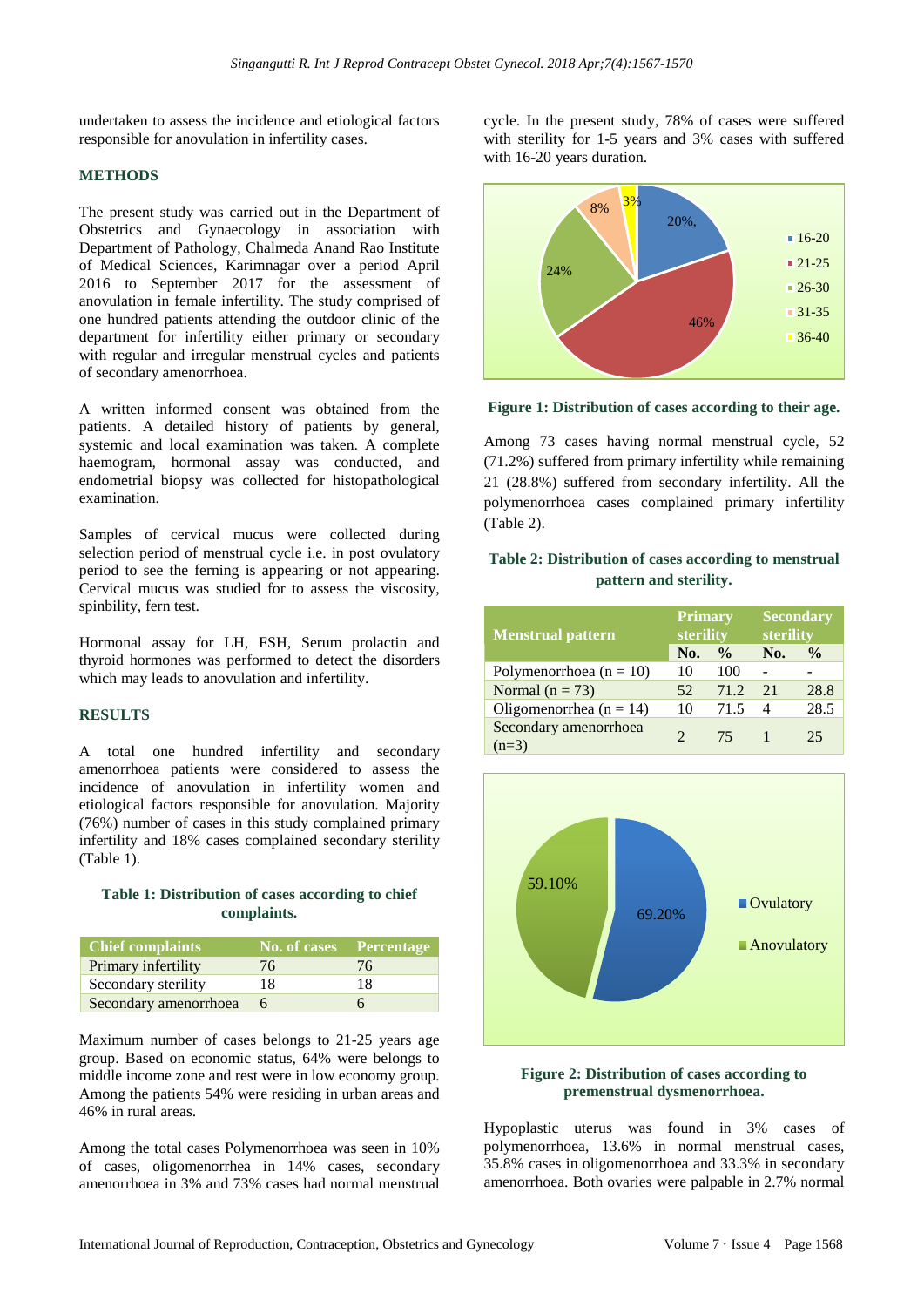menstrual cycle cases. Cystic ovary was observed in one normal menstrual cycle case (Table 3). Premenstrual dysmenorrhoea was present in 69.2% cases of ovulatory and 59.1% cases of anovulatory patients (Figure 2).

**Table 3: Distribution of cases according to per vaginal (P/V) examination.**

|                               |        | <b>Hypo</b><br><b>Normal</b> |        |               |               | <b>Palpable ovary</b> |                          |               | Cystic ovary  |               |             |        |
|-------------------------------|--------|------------------------------|--------|---------------|---------------|-----------------------|--------------------------|---------------|---------------|---------------|-------------|--------|
| <b>Menstrual pattern</b>      | uterus |                              | uterus |               | <b>Single</b> |                       | <b>Both</b>              |               | <b>Single</b> |               | <b>Both</b> |        |
|                               | No.    | $\frac{1}{2}$                | No.    | $\frac{9}{6}$ | No.           | (%)                   | No.                      | $\frac{1}{2}$ | No.           | $\frac{9}{6}$ | No.         | $($ %) |
| Normal $(n=73)$               | 10     | 13.6                         | 54     | 73.9          |               | 8.2                   |                          | 2.7           |               |               |             |        |
| Polymenorrhoea $(n=10)$       |        |                              |        |               | $\sim$        |                       |                          |               | ۰             |               |             |        |
| Oligomenorrhoea $(n=14)$      |        | 35.8                         | 8      | 57.1          |               | 7.1                   | $\overline{\phantom{a}}$ |               |               |               |             |        |
| Secondary amenorrhoea $(n=3)$ |        | 33.3                         |        | 33.3          |               | 33.3                  | $\overline{\phantom{a}}$ |               |               |               |             |        |

Breast tenderness was present in 26.9% cases of ovulatory as against 9.09 cases of anovulatory patients. Abdominal fullness was experienced by 23.07% cases of ovulatory and 4.5% anovulatory cases (Table 4).

### **Table 4: Distribution of cases according to premenstrual molimina.**

| <b>Breast</b><br><b>Ovulatory</b><br>tenderness<br>pattern |               |               | <b>fullness</b> | <b>Abdominal</b> | Headache |               |  |
|------------------------------------------------------------|---------------|---------------|-----------------|------------------|----------|---------------|--|
|                                                            | No.           | $\frac{0}{0}$ | No.             | $\frac{6}{9}$    | No.      | $\frac{0}{0}$ |  |
| Ovulatory (n<br>$= 78$                                     | 21            | 26.9          | 18              | 23.07 2          |          | 2.56          |  |
| Anovulatory<br>$(n = 22)$                                  | $\mathcal{D}$ | 9.09          |                 | 45               |          |               |  |

Overall incidence of ovulation as seen by endometrial biopsy in polymenorrhoea showed 70% in ovulatory cases and 30% in anovulatory cases. In normal menstrual cases, 71.24% in ovulatory cases and 28.76% in anovulatory cases (Table 5).

**Table 5: Distribution of cases according to menstrual pattern and ovulation as seen by endometrial biopsy.**

|                                  |     | <b>Ovulatory</b> | <b>Anovulatory</b> |               |  |
|----------------------------------|-----|------------------|--------------------|---------------|--|
| <b>Menstrual pattern</b>         | No. | $\frac{0}{0}$    | No.                | $\frac{0}{0}$ |  |
| Normal $(n=73)$                  | 52  | 71.24            | 21                 | 28.76         |  |
| Polymenorrhoea $(n=10)$          |     | 70               | 3                  | 30            |  |
| Oligomenorrhea $(n=14)$          | 9   | 64.2             | 5                  | 35.7          |  |
| Secondary amenorrhoea<br>$(n=3)$ |     | 33.3             |                    | 666           |  |

### **Table 6: Distribution of cases according to cervical mucus viscosity in relation to anovulation.**

|                                | <b>Viscosity</b> |               |          |                 |          |       |  |  |
|--------------------------------|------------------|---------------|----------|-----------------|----------|-------|--|--|
| <b>Ovulatory</b>               | <b>Mild</b>      |               |          | <b>Moderate</b> | High     |       |  |  |
| pattern                        | No.              | $\frac{6}{9}$ | No. $\%$ |                 | No. $\%$ |       |  |  |
| Ovulatory<br>premenstrual (78) | 66               | 84.6          |          | 9 11.5          | 3        | 3.8   |  |  |
| Anovulatory<br>premenstrual    | 4                | 18.18         |          | 6 27.27 12      |          | 54.54 |  |  |



### **Figure 3: Distribution of cases according to ferning property of cervical mucus in relation to ovulation pattern.**

Viscosity in premenstrual period was mild in 84.6%, moderate in 11.5% and high in 3.8% of ovulatory premenstrual cases. Whereas in anovulatory premenstrual cases viscosity was mild in 18.18%, moderate in 27.27% and high in 54.54% (Table 6). Ferning was high graded (Grade 4 and 3) in anovulatory infertility cases and in ovulatory infertility it was gradually high in grade 1 and 2 (Figure 3).

### **DISCUSSION**

Anovulation is the major cause of infertility which accounts for 30% of infertility and often present with Oligomenorrhoea and amenorrhoea.<sup>7</sup> The present study was performed to assess the incidence and etiological factors responsible for anovulation. In this study 76% cases were belonging to primary infertility and 18% complained secondary infertility. Majority cases were between age group 21-25 years. 64% of cases were in middle economic status and rest in low economy zone. Among the patients 54% were residing in urban areas and 46% in rural areas.

In the present study complete cases with polymenorrhoea and 71.5% with oligomenorrhoea had primary infertility.